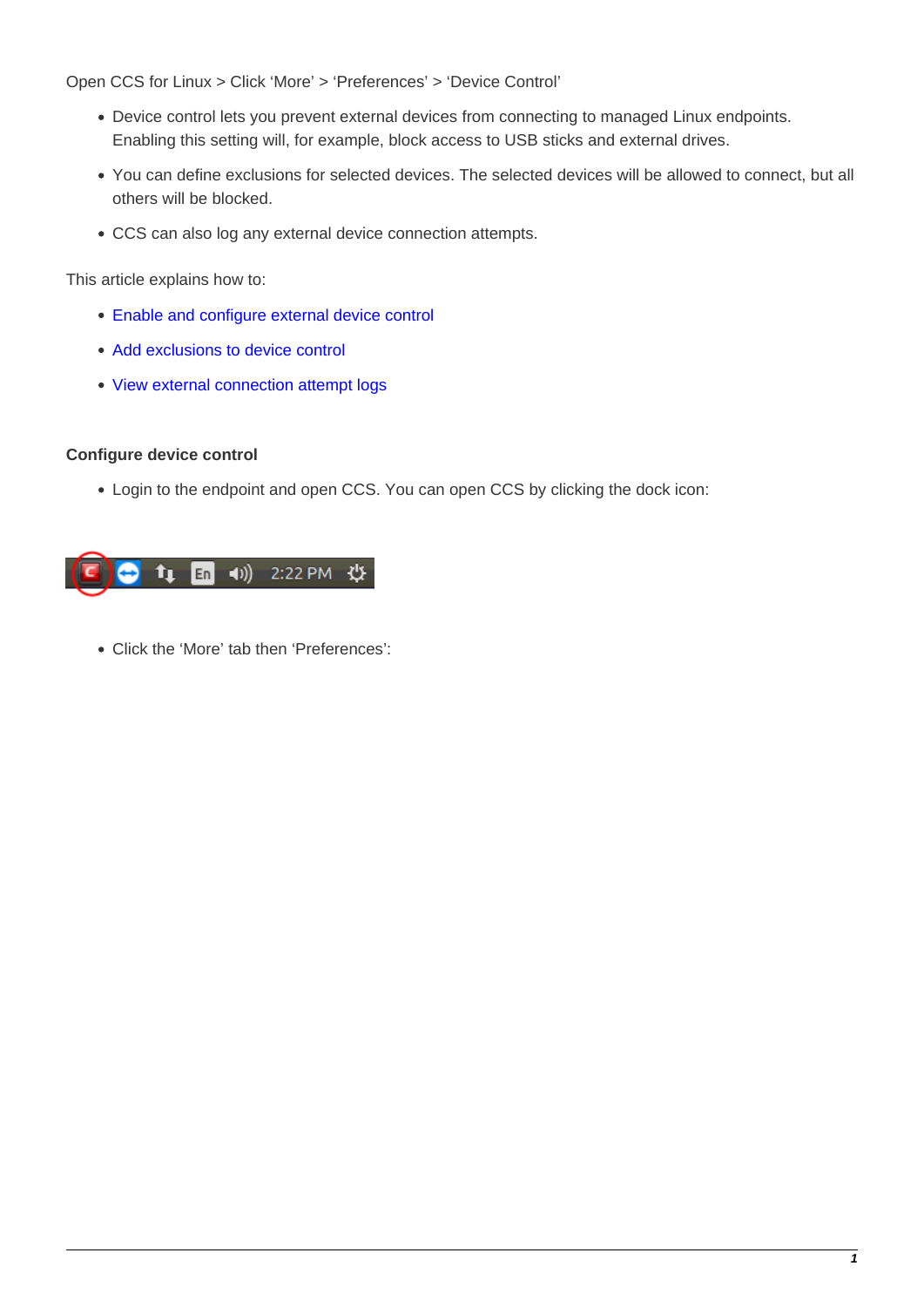

• Click the 'Device Control' tab: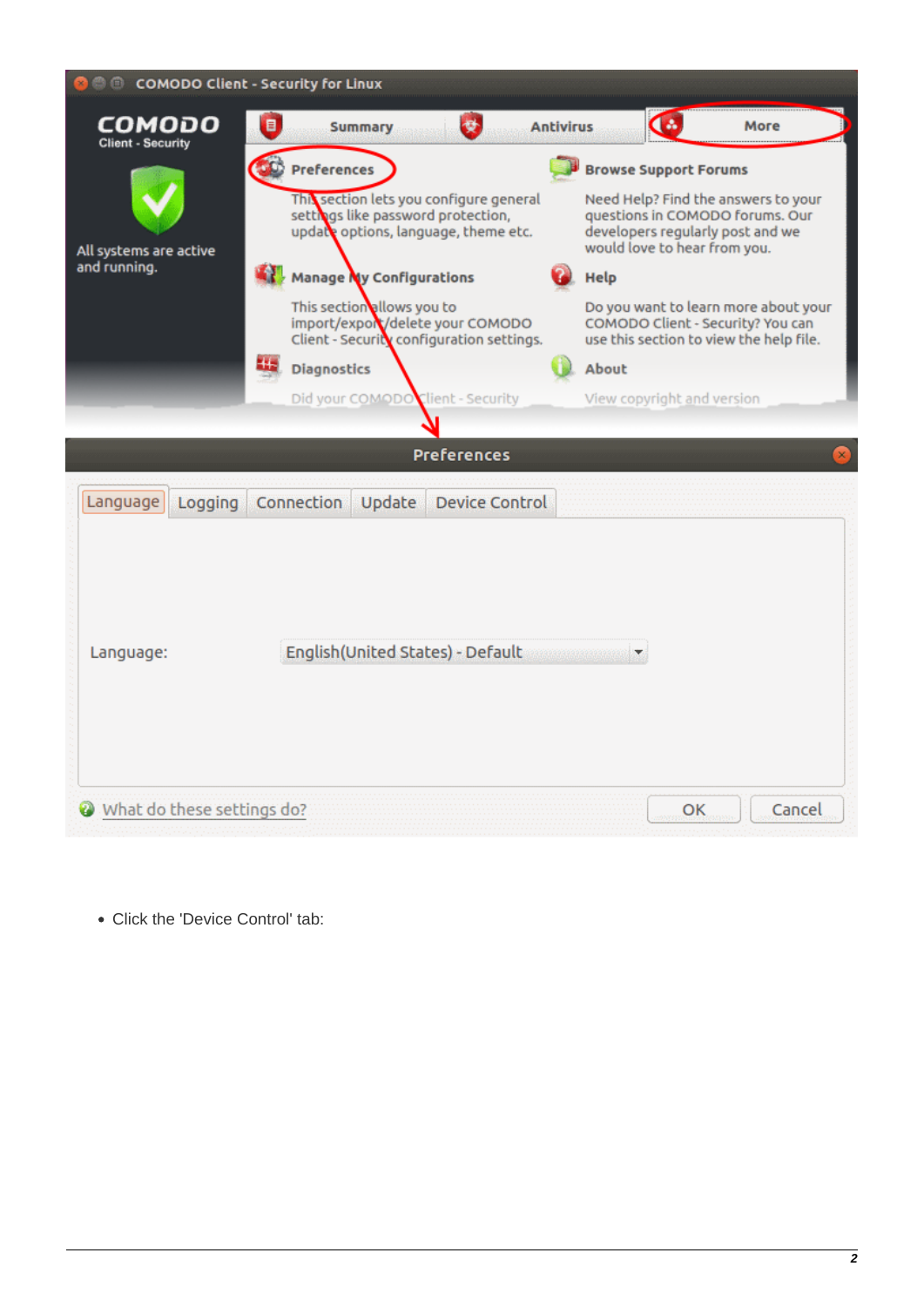| <b>Preferences</b> |                                                        |               |        |                                                                                             |  |  |
|--------------------|--------------------------------------------------------|---------------|--------|---------------------------------------------------------------------------------------------|--|--|
| Language           | Logging                                                | Connection    | Update | Device Control                                                                              |  |  |
| <b>Exclusions</b>  | Enable Device Control<br><b>*</b> Log detected devices |               |        | This option blocks devices of a client computer from accessing, such as USB Storage devices |  |  |
| mana               |                                                        | Device Name / |        | Add<br>Identification<br>Edit<br>Remove                                                     |  |  |
| Ń.<br>Ø            | What do these settings do?                             |               | 4449   | 洞形<br>Cancel<br>OK                                                                          |  |  |

- **Enable Device Control** Prohibits access to external devices like USB cards and storage drives. You can define exclusions to allow selected devices to connect. (**Default = Disabled**)
- <span id="page-2-1"></span>**Log detected devices** – CCS will keep a record of all device connection / disconnection events, whether they are blocked or not.
	- You can view logs in the 'Log Viewer' module.
	- Click 'More' > 'View Antivirus Events' > 'More' > 'Device Control Events'
	- See [View device connection logs](#page-5-0) later in this article if you want more help on this.
- **Exclusions** Add exceptions to device control. Devices you add here are allowed to connect to the endpoint, even if 'Device Control' is active. For example, if your company uses USB tokens to authenticate remote VPN connections, you should create exceptions for those tokens.
	- See the next section, '[Add exclusions to device control](#page-2-0)', for further help with this.

#### <span id="page-2-0"></span>**Add exclusions to device control**

There are two ways you can specify exceptions:

- [Select from currently connected devices](#page-3-0)
- [Specify a custom device](#page-4-0)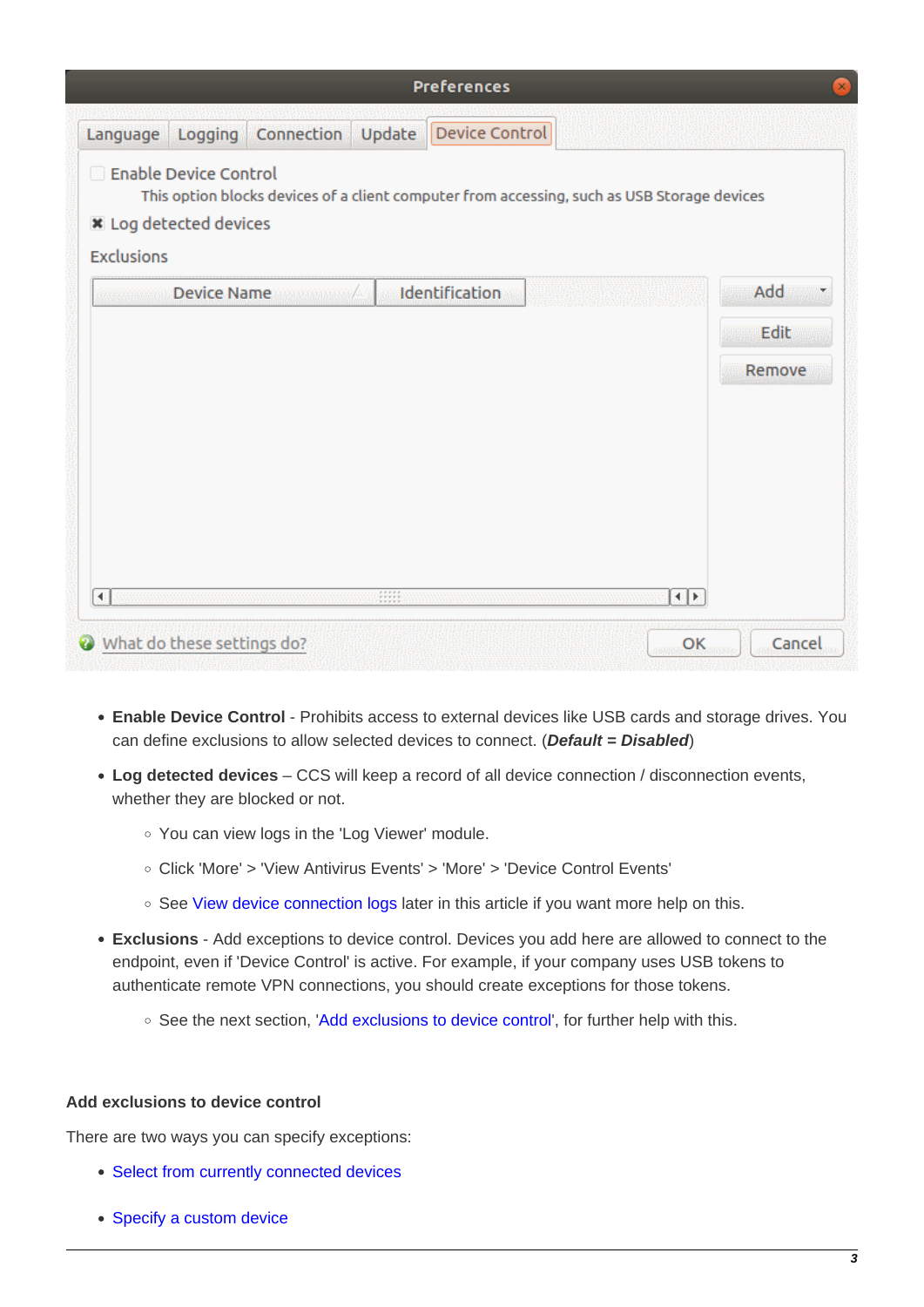## <span id="page-3-0"></span>**Connect a device then create an exclusion for it**

Note - You need to create your exceptions before enabling device control.

- Make sure the external device is connected to the computer
- Open Comodo Client Security
- Click 'More' > 'Preferences' > 'Device Control':
- Click the 'Add' button then choose 'Existing Device' from the drop-down

|                 |                                                      |            |        | <b>Preferences</b>                                                                          | ×                                    |
|-----------------|------------------------------------------------------|------------|--------|---------------------------------------------------------------------------------------------|--------------------------------------|
| anguage         | Logging                                              | Connection | Update | Device Control                                                                              |                                      |
|                 | <b>Enable Device Control</b><br>Log detected devices |            |        | This option blocks devices of a client computer from accessing, such as USB Storage devices |                                      |
| xclusions       |                                                      |            |        |                                                                                             |                                      |
|                 | <b>Device Name</b>                                   |            | T.     | Identification                                                                              | <u>Add</u><br><b>Existing device</b> |
|                 |                                                      |            |        |                                                                                             | Custom device                        |
|                 |                                                      |            |        | <b>Select devices</b>                                                                       |                                      |
|                 |                                                      |            |        |                                                                                             |                                      |
|                 | <b>Device Name</b>                                   |            |        | Identification                                                                              |                                      |
|                 |                                                      |            |        |                                                                                             |                                      |
| <b>El</b> v150w |                                                      |            |        | usb\VID03f0&PID7d40\E60072816EFE3A39                                                        |                                      |
|                 |                                                      |            |        |                                                                                             |                                      |
|                 |                                                      |            |        |                                                                                             |                                      |
|                 |                                                      |            |        |                                                                                             |                                      |
|                 |                                                      |            |        |                                                                                             |                                      |

The screen lists all devices that are currently connected to your computer.

- Select the devices you want to add to exclusions and click 'OK'
- The device is added to the exclusions: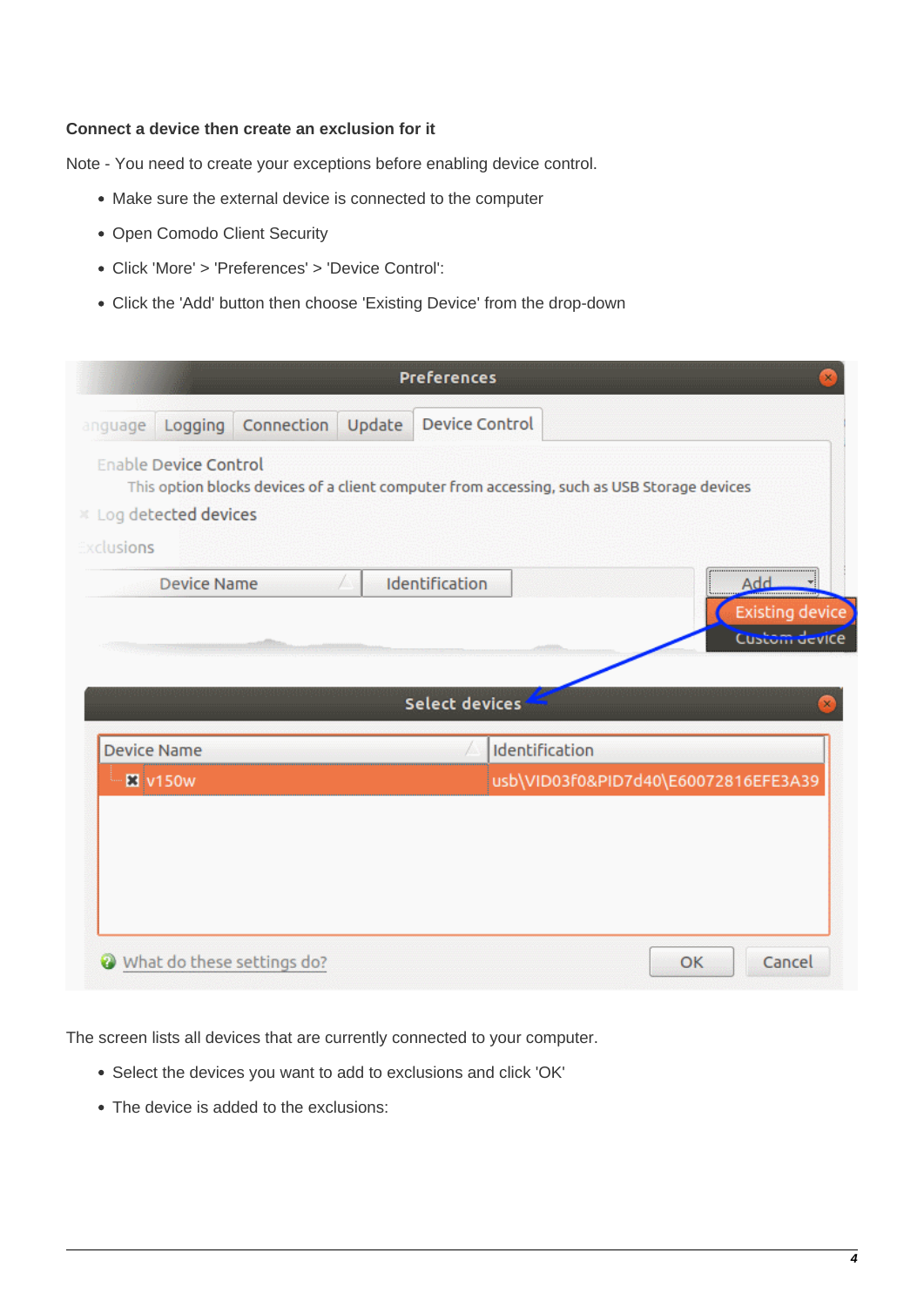|                                                                                             |            |                                                                                                                                                                                                                                                                      | <b>Preferences</b>                                                                          |      | ×      |
|---------------------------------------------------------------------------------------------|------------|----------------------------------------------------------------------------------------------------------------------------------------------------------------------------------------------------------------------------------------------------------------------|---------------------------------------------------------------------------------------------|------|--------|
| Language<br>Logging                                                                         | Connection | Update                                                                                                                                                                                                                                                               | <b>Device Control</b>                                                                       |      |        |
| <b>Enable Device Control</b><br>$\mathbf{1}$<br>X Log detected devices<br><b>Exclusions</b> |            |                                                                                                                                                                                                                                                                      | This option blocks devices of a client computer from accessing, such as USB Storage devices |      |        |
| Device Name                                                                                 |            |                                                                                                                                                                                                                                                                      | Identification                                                                              |      | Add    |
| v150w                                                                                       |            |                                                                                                                                                                                                                                                                      | usb\VID03f0&PID7d40\E60072816EFE3A39                                                        |      | Edit   |
|                                                                                             |            |                                                                                                                                                                                                                                                                      |                                                                                             |      | Remove |
|                                                                                             |            | $\begin{array}{c} \begin{array}{c} \bullet & \bullet & \bullet & \bullet & \bullet \\ \bullet & \bullet & \bullet & \bullet & \bullet \\ \bullet & \bullet & \bullet & \bullet & \bullet \\ \bullet & \bullet & \bullet & \bullet & \bullet \end{array} \end{array}$ |                                                                                             | 4. 托 |        |
| What do these settings do?<br>Ø                                                             |            |                                                                                                                                                                                                                                                                      |                                                                                             | OK   | Cancel |

- Repeat the process to exclude more devices
- Click 'OK' in for your settings to take effect

# <span id="page-4-0"></span>**Specify a custom device**

- Open Comodo Client Security
- Click 'More' > 'Preferences' > 'Device Control':
- Click the 'Add' button in the exclusions section then 'Custom Device':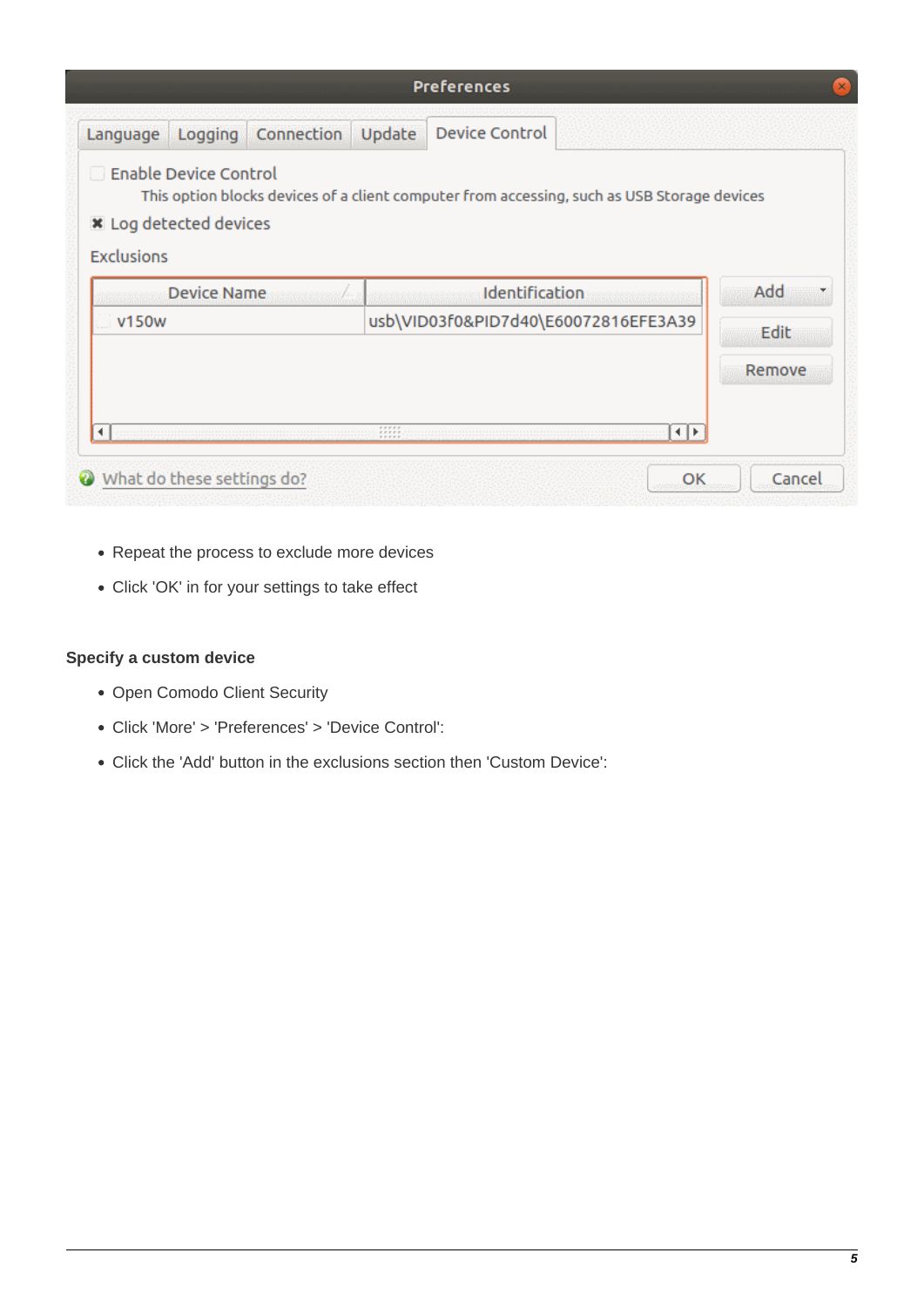|           |                                                      |                                                                                             | <b>Preferences</b>       |              |        |                                  |
|-----------|------------------------------------------------------|---------------------------------------------------------------------------------------------|--------------------------|--------------|--------|----------------------------------|
|           | anguage Logging                                      | Connection<br>Update                                                                        | Device Control           |              |        |                                  |
|           | <b>Enable Device Control</b><br>Log detected devices | This option blocks devices of a client computer from accessing, such as USB Storage devices |                          |              |        |                                  |
| xclusions |                                                      |                                                                                             |                          |              |        |                                  |
|           | <b>Device Name</b>                                   | an an A                                                                                     | Identification           |              |        | Add                              |
|           |                                                      |                                                                                             |                          |              |        | Existing device<br>Custom device |
|           |                                                      |                                                                                             | <b>Add Custom Device</b> |              |        |                                  |
|           |                                                      | Enter device identificator (e.g. usb\VIDxxxx&PIDxxxx\serial)<br>usb\VID &PID \              |                          |              |        |                                  |
|           |                                                      | What do these settings do?                                                                  |                          | <b>Apply</b> | Cancel |                                  |

- Enter the vendor identifier and product identifier in the respective areas. Example: VID0951&PID1643. You can use wildcard character to add a series of devices to exclusions. E.g. VID0951&PID16\*
- Click 'Apply'

Click 'OK' in the 'Preferences' dialog for your settings to take effect

## <span id="page-5-0"></span>**View device connection logs**

CCS records external connection events if '[Log detected devices](#page-2-1)' is enabled in device control settings.

Each log shows the time of the connection / disconnection, the device connected, and whether the connection was allowed or blocked.

## **Open device control logs interface**

- Open Comodo Client Security
- Click 'More' > 'View Antivirus Events'
- Click the 'More' button to open the log viewer module
- Select 'Device Control Events' on the left: